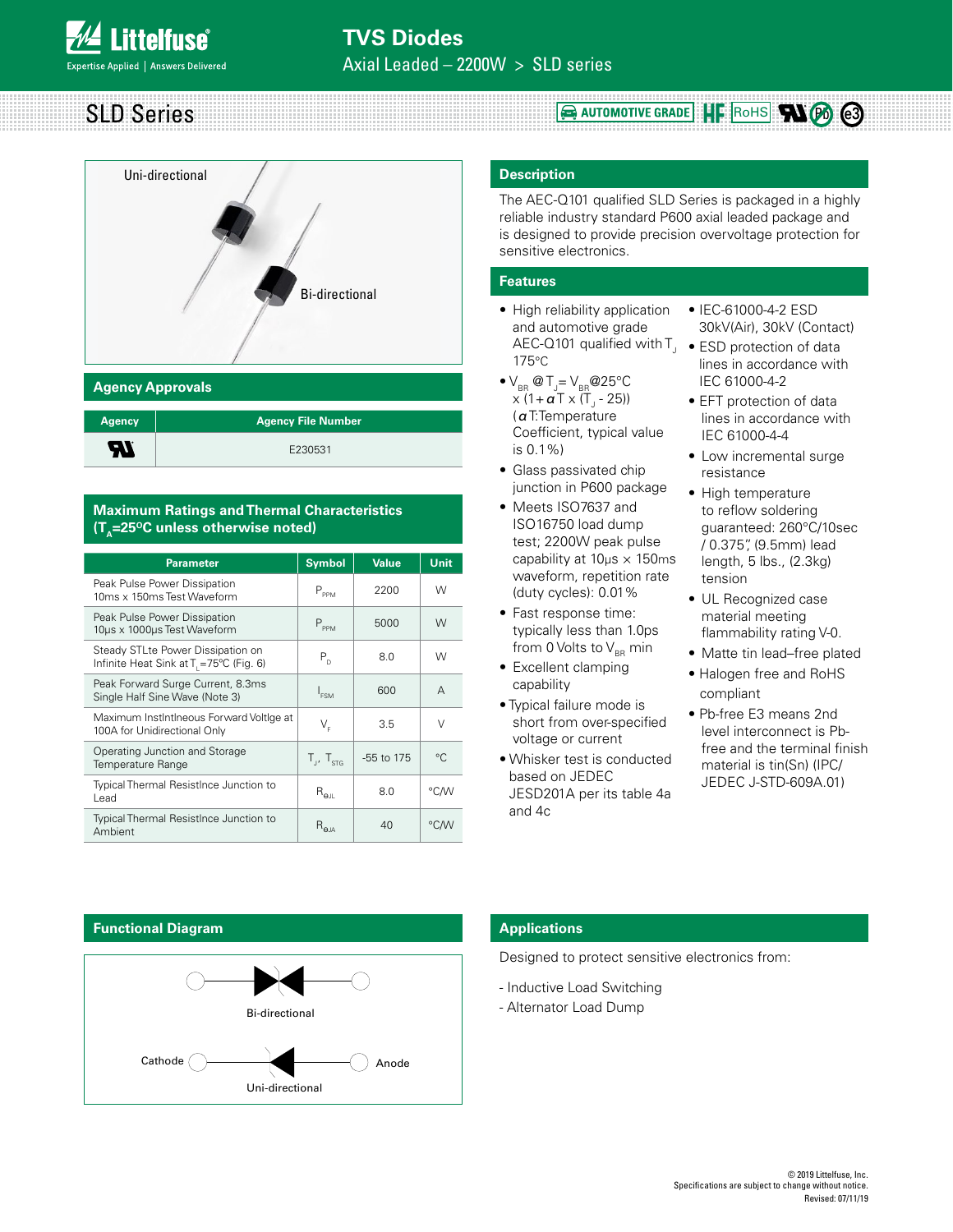

# **TVS Diodes**

Axial Leaded – 2200W > SLD series

### **Electrical Characteristics** (T<sub>A</sub>=25°C unless otherwise noted)

| Part<br><b>Number</b><br>(Uni) | Part<br><b>Number</b> | <b>Breakdown</b><br>Voltage $\overline{V_{BR} \otimes I_{T}}$<br>(V)<br>(Bi) |            | <b>Test</b><br><b>Current</b> | <b>Reverse</b><br><b>Stand off</b><br>Voltage V <sub>R</sub> | <b>Maximum</b><br><b>Reverse</b><br>Leakage $@V_{R}$ | <b>Maximum</b><br><b>Peak Pulse</b><br><b>Current</b> | <b>Maximum</b><br><b>Clamping</b><br>Voltage @ Ipp | <b>Agency</b><br><b>Approval</b><br><b>TR</b> |
|--------------------------------|-----------------------|------------------------------------------------------------------------------|------------|-------------------------------|--------------------------------------------------------------|------------------------------------------------------|-------------------------------------------------------|----------------------------------------------------|-----------------------------------------------|
|                                |                       | <b>MIN</b>                                                                   | <b>MAX</b> | (mA)                          | (Volts)                                                      | $I_R(\mu A)$                                         | $I_{\text{pp}}(A)$                                    | $V_c(V)$                                           |                                               |
| SLD10U-017                     | SLD10-018             | 11.8                                                                         | 13.0       | 5.0                           | 10                                                           | 10                                                   | 300.0                                                 | 17.0                                               | $\times$                                      |
| SLD11U-017                     | SLD11-018             | 12.2                                                                         | 13.5       | 5.0                           | 11                                                           | 10                                                   | 280.2                                                 | 18.2                                               | $\times$                                      |
| SLD12U-017                     | SLD12-018             | 13.3                                                                         | 14.7       | 5.0                           | 12                                                           | 10                                                   | 256.3                                                 | 19.9                                               | $\mathsf{X}$                                  |
| SLD13U-017                     | SLD13-018             | 14.4                                                                         | 15.9       | 5.0                           | 13                                                           | 10                                                   | 237.2                                                 | 21.5                                               | $\times$                                      |
| SLD14U-017                     | SLD14-018             | 15.6                                                                         | 17.2       | 5.0                           | 14                                                           | 10                                                   | 219.8                                                 | 23.2                                               | $\times$                                      |
| SLD15U-017                     | SLD15-018             | 16.7                                                                         | 18.5       | 5.0                           | 15                                                           | 10                                                   | 209.0                                                 | 24.4                                               | X                                             |
| SLD16U-017                     | SLD16-018             | 18.0                                                                         | 19.3       | 5.0                           | 16                                                           | 10                                                   | 196.2                                                 | 26.0                                               | $\times$                                      |
| SLD17U-017                     | SLD17-018             | 18.9                                                                         | 20.9       | 5.0                           | 17                                                           | 10                                                   | 184.8                                                 | 27.6                                               | X                                             |
| SLD18U-017                     | SLD18-018             | 20.0                                                                         | 22.1       | 5.0                           | 18                                                           | 10                                                   | 174.7                                                 | 29.2                                               | $\times$                                      |
| SLD20U-017                     | SLD20-018             | 22.2                                                                         | 24.5       | 5.0                           | 20                                                           | 10                                                   | 157.4                                                 | 32.4                                               | X                                             |
| SLD22U-017                     | SLD22-018             | 24.4                                                                         | 26.9       | 5.0                           | 22                                                           | 10                                                   | 143.7                                                 | 35.5                                               | $\times$                                      |
| SLD24U-017                     | SLD24-018             | 26.7                                                                         | 29.5       | 5.0                           | 24                                                           | 10                                                   | 131.1                                                 | 38.9                                               | $\mathsf X$                                   |
| SLD26U-017                     | SLD26-018             | 28.9                                                                         | 31.9       | 5.0                           | 26                                                           | 10                                                   | 121.1                                                 | 42.1                                               | $\mathsf X$                                   |
| SLD28U-017                     | SLD28-018             | 31.1                                                                         | 34.4       | 5.0                           | 28                                                           | 10                                                   | 112.3                                                 | 45.4                                               | $\mathsf X$                                   |
| SLD30U-017                     | SLD30-018             | 33.3                                                                         | 36.8       | 5.0                           | 30                                                           | 10                                                   | 105.4                                                 | 48.4                                               | X                                             |
| SLD33U-017                     | SLD33-018             | 36.7                                                                         | 40.6       | 5.0                           | 33                                                           | 10                                                   | 95.7                                                  | 53.3                                               | $\times$                                      |
| SLD36U-017                     | SLD36-018             | 40.0                                                                         | 44.2       | 5.0                           | 36                                                           | 10                                                   | 87.8                                                  | 58.1                                               | X                                             |
| SLD40U-017                     | SLD40-018             | 44.4                                                                         | 49.1       | 5.0                           | 40                                                           | 10                                                   | 79.1                                                  | 64.5                                               | X                                             |
| SLD43U-017                     | SLD43-018             | 49.0                                                                         | 54.2       | 5.0                           | 43                                                           | 10                                                   | 73.5                                                  | 69.4                                               | X                                             |
| SLD45U-017                     | SLD45-018             | 50.0                                                                         | 55.3       | 5.0                           | 45                                                           | 10                                                   | 70.2                                                  | 72.7                                               | $\times$                                      |
| SLD48U-017                     | SLD48-018             | 53.3                                                                         | 58.9       | 5.0                           | 48                                                           | 10                                                   | 65.9                                                  | 77.4                                               | $\times$                                      |
| SLD51U-017                     | SLD51-018             | 56.7                                                                         | 62.7       | 5.0                           | 51                                                           | 10                                                   | 61.9                                                  | 82.4                                               | $\times$                                      |
| SLD54U-017                     | SLD54-018             | 60.0                                                                         | 66.3       | 5.0                           | 54                                                           | 10                                                   | 58.6                                                  | 87.1                                               | $\times$                                      |
| SLD58U-017                     | SLD58-018             | 64.4                                                                         | 71.2       | 5.0                           | 58                                                           | 10                                                   | 54.5                                                  | 93.6                                               | X                                             |
| SLD60U-017                     | SLD60-018             | 68.4                                                                         | 75.6       | 5.0                           | 60                                                           | 10                                                   | 52.7                                                  | 96.8                                               | X                                             |

Notes:

1.  $V_{BB}$  measured after IT applied for 300 $\mu$ s, IT= square wave pulse or equivalent.

2. Surge current waveform per 10μs x 1000μs exponential wave and derated per Fig. 4.

3. All terms and symbols are consistent with ANSI/IEEE C62.35

### **Load Dump Test Wave Form**



Note: LF use td=400ms for 12V system test; td=350ms for 24V system

| Parameter | 12V system                          | 24V system                           |  |  |
|-----------|-------------------------------------|--------------------------------------|--|--|
| U.        | 65y to 87V                          | 123V to 174V                         |  |  |
| R         | $0.50$ to $40$                      | $10$ to $80$                         |  |  |
|           | 40 ms to 400 ms                     | $100 \text{ ms}$ to $350 \text{ ms}$ |  |  |
|           | (10 <sup>0</sup> / <sub>5</sub> )ms |                                      |  |  |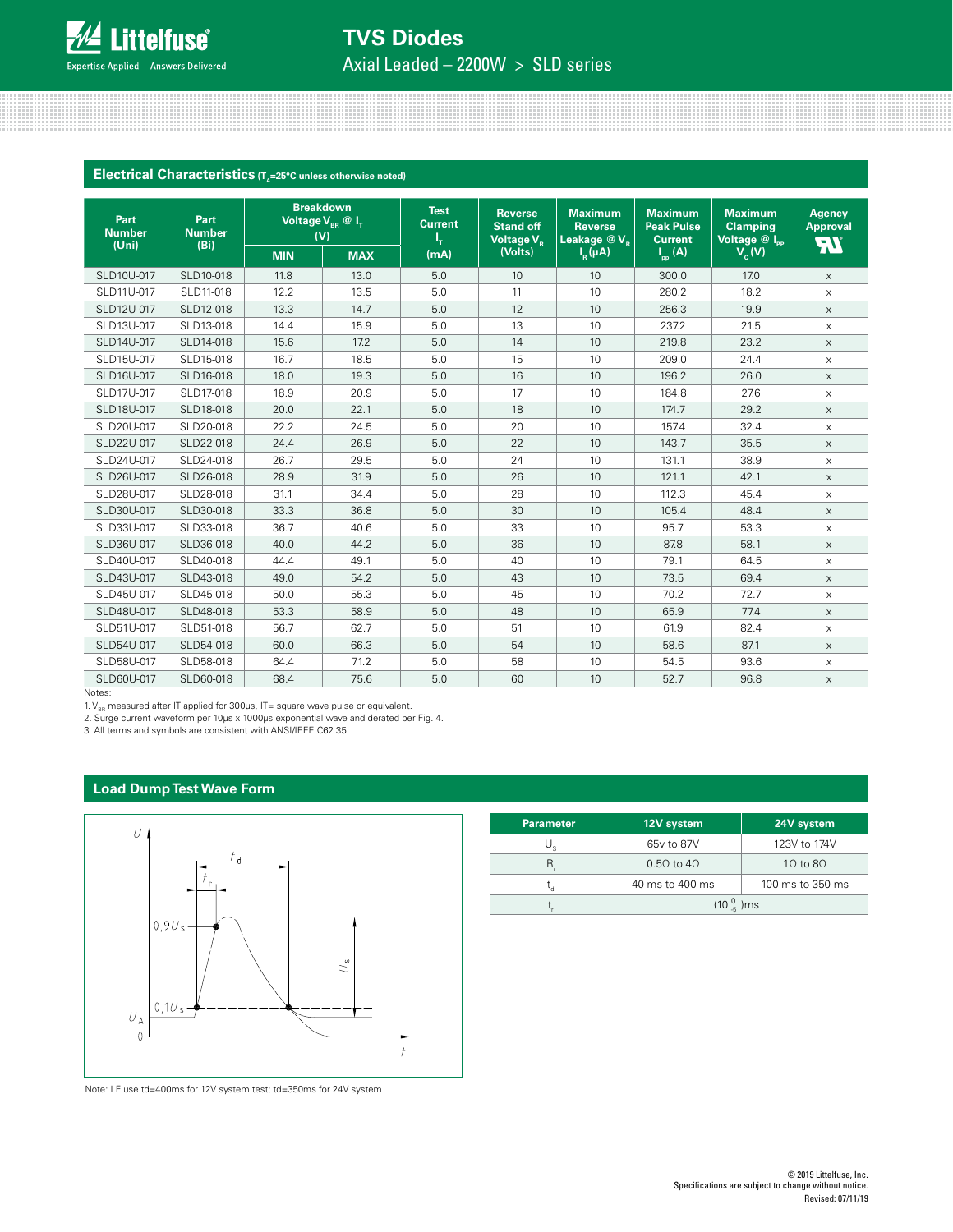# **TVS Diodes**

Axial Leaded – 2200W > SLD series







**P<sub>PPM</sub> Peak Pulse Power Dissipation** (IPP x VC)-- Max power dissipation<br>**V** Stand-off Voltage -- Maximum voltage that can be applied to the

- 
- **V<sub>R</sub> Stand-off Voltage** -- Maximum voltage that can be applied to the TVS without operation<br>**V Rreakdown Voltage** -- Maximum voltage that flows though the TVS at a specified test of **V<sub>BR</sub> Breakdown Voltage** -- Maximum voltage that flows though the TVS at a specified test current (I<sub>T</sub>)
- **V<sub>C</sub>** Clamping Voltage -- Peak voltage measured across the TVS at a specified Ippm (peak impulse current)
- **Reverse Leakage Current** -- Current measured at V<sub>R</sub>
- **I VF Forward Voltage Drop for Uni-directional**

Ratings and Characteristic Curves (T<sub>A</sub>=25°C unless otherwise noted)

**Figure 1 - TVS Transients Clamping Waveform**













<sup>© 2019</sup> Littelfuse, Inc. Specifications are subject to change without notice. Revised: 07/11/19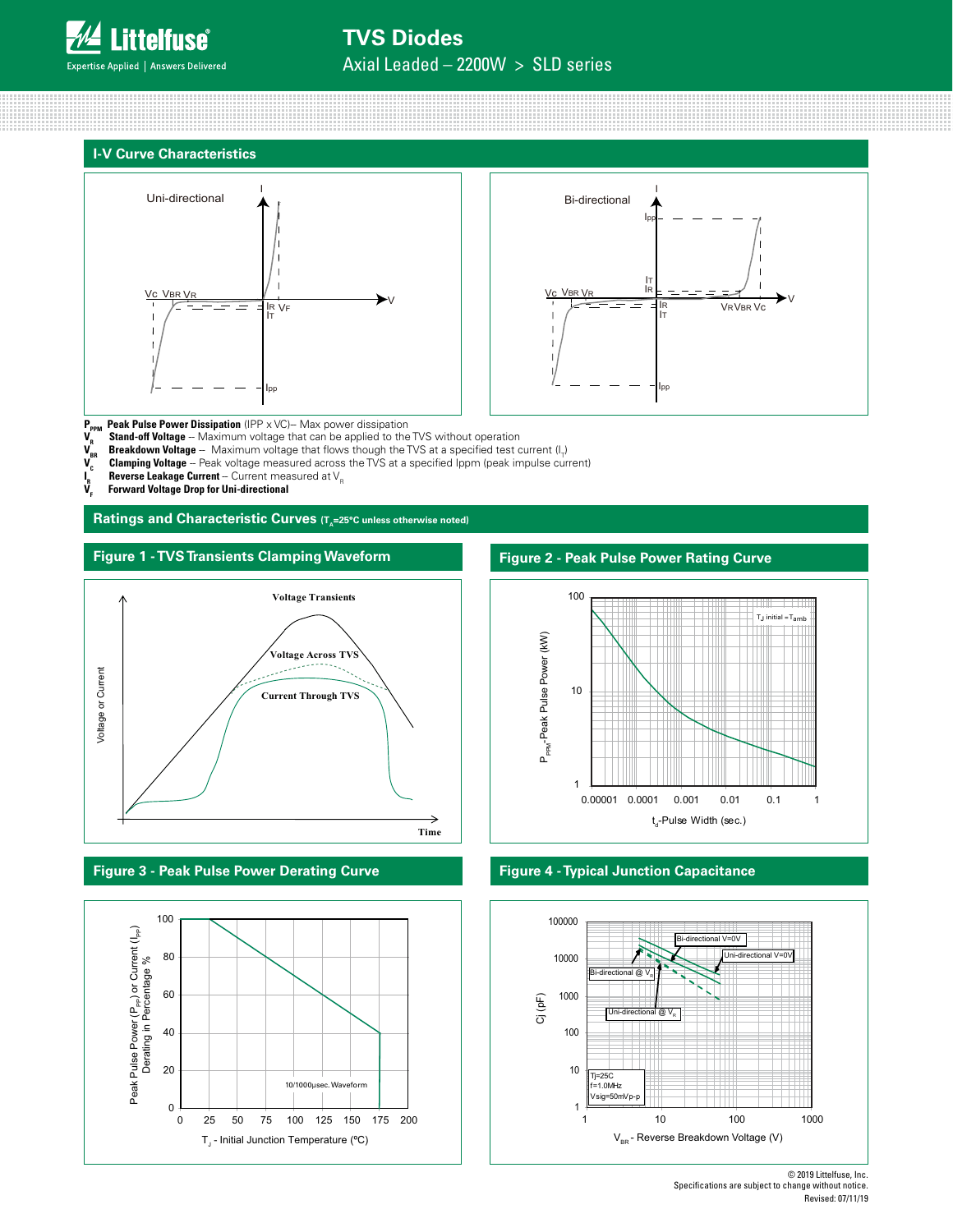![](_page_3_Picture_0.jpeg)

# **TVS Diodes** Axial Leaded – 2200W > SLD series

**Figure 5 - Maximum Non-Repetitive Peak Forward Surge Current**

![](_page_3_Figure_3.jpeg)

# **Figure 6 - SOA Chart**

![](_page_3_Figure_5.jpeg)

### **Soldering Parameters**

# **Flow/Wave Soldering (Solder Dipping)**

| <b>Peak Temperature:</b> | $265^{\circ}$ C |
|--------------------------|-----------------|
| Dipping Time:            | 10 seconds      |
| Soldering:               | 1 time          |

### **Physical Specifications**

| Weight          | $0.07$ oz., $2.1q$                                          |
|-----------------|-------------------------------------------------------------|
| Case            | P600 molded plastic body over passivated<br>junction.       |
| <b>Polarity</b> | Color band denotes cathode for<br>unidirectional components |
| Terminal        | Matte Tin axial leads, solderable per<br>JESD22-B102        |

![](_page_3_Figure_11.jpeg)

### **Environmental Specifications**

| <b>High Temp. Storage</b>  | JESD22-A103 |
|----------------------------|-------------|
| <b>HTRB</b>                | JESD22-A108 |
| <b>Temperature Cycling</b> | JESD22-A104 |
| H3TRB                      | JESD22-A101 |
| <b>RSH</b>                 | JESD22-B106 |